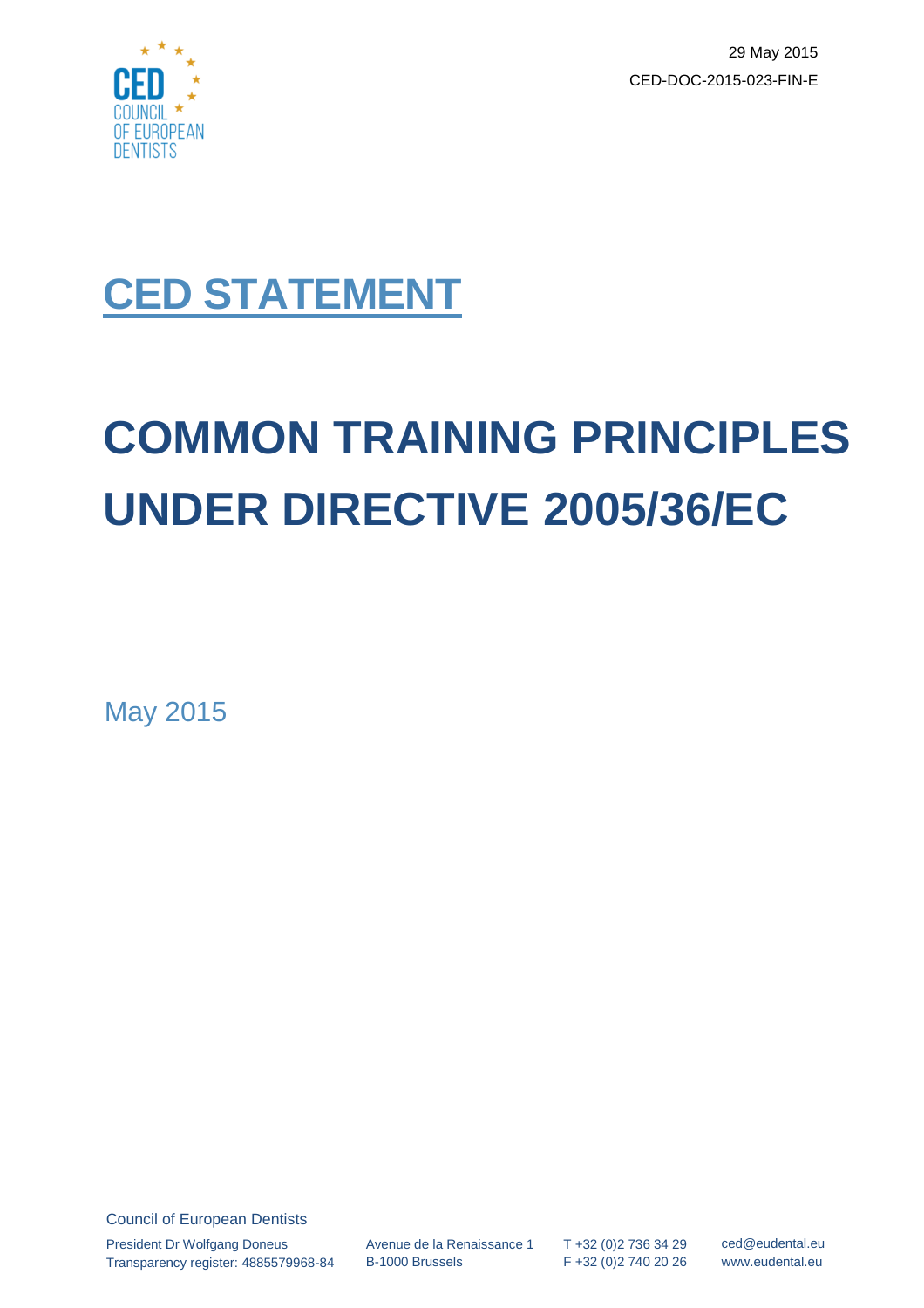#### **INTRODUCTION**

The Council of European Dentists  $(CED)^1$  aims to promote high standards on oral healthcare and dentistry with effective patient-safety centred professional practice, and to contribute to safeguarding the protection of public health. With this statement the CED wishes to address the risks associated to the development of common training principles in dentistry.

#### **LEGAL FRAMEWORK**

The revised Directive on the Recognition of Professional Qualifications introduced the possibility to develop common training principles<sup>2</sup>, which can either take the form of common training frameworks  $(CTFs)^3$  or of common training tests  $(CTTs)^4$ .

The new regime of common training principles establishes a system of automatic recognition of professional qualifications for specialties and professions which do not currently benefit from it under Chapter III of Title III of Directive 2005/36/EC. Under certain conditions Member States may be exempted 5 from the obligation of introducing a CTF or a CTT, as well as from granting automatic recognition, not only of professional qualifications acquired under a CTF, but also to professionals who have passed a CTT.

As basic dental training is coordinated at EU level (Article 34 paragraph 2 of Directive 2005/36/EC), dentists benefit from the principle of automatic recognition allowing them to practice as a dentist in another Member State. The same principle governs specialist dental training with regards to two dental specialties – orthodontics and oral surgery (point 5.3.3 of Annex V of Directive 2005/36/EC).

The Directive further provides for a mechanism for mutual recognition of new dental specialties. If a specialty is common to at least two-fifths of Member States, the European Commission is empowered to adopt a delegated act to include a new dental specialty in Annex V of the Directive (Article 35 paragraph 5 of the Directive). To qualify for recognition, the duration of specialist training must be of duration of at least three years.

#### **THE RISKS OF COMMON TRAINING PRINCIPLES IN DENTISTRY**

The development of common training principles in the healthcare sector, in particularly for dentists, would create unnecessary risks for patient safety and quality of education and of treatment in dentistry.

The CED highlights the following concerns:

• the new mechanism for common training principles has not yet been tested and professions that have patient safety implications should not be included in a first phase as a precautionary measure. The safety of patients is of paramount importance and current common training principles do not offer

 $\overline{a}$ 

<sup>&</sup>lt;sup>1</sup> The CED is a European not-for-profit association representing over 340,000 dental practitioners across Europe through 32 national dental associations and chambers in 30 European countries. Established in 1961 to advise the European Commission on matters relating to the dental profession. The CED is registered in the Transparency Register with the ID number 4885579968-84.

<sup>&</sup>lt;sup>2</sup> Articles 49a and 49b of <u>Directive 2005/36/EC of the European Parliament and of the Council of 7 September 2005 on the</u> [recognition of professional qualifications](http://eur-lex.europa.eu/legal-content/EN/TXT/?uri=CELEX:02005L0036-20140117) as amended by Directive 2013/55/EU of the European Parliament and of the Council of 20 November 2013 amending Directive 2005/36/EC on the recognition of professional qualifications and Regulation (EU) No 1024/2012 on administrative cooperation through the Internal Market Information System ('the IMI Regulation').

<sup>3</sup> A common training framework *"(…) means a common set of minimum knowledge, skills and competences necessary for the pursuit of a specific profession. A common training framework shall not replace national training programmes unless a Member State decides otherwise under national law. (...)"* (Article 49a/1 of Directive 2005/36/EC).

<sup>4</sup> A common training test *"(…) means a standardised aptitude test available across participating Member States and reserved to holders of a particular professional qualification. Passing such a test in a Member State shall entitle the holder of a particular professional qualification to pursue the profession in any host Member State concerned under the same conditions as the holders of professional qualifications acquired in that Member State"* (Article 49b/1 of Directive 2005/36/EC).

<sup>5</sup> In order to be exempted, the concerned Member State needs to notify the Commission and other Member States, within 6 months of the entry into force of the delegated act which established the CTF or the CTT, that it will make use of the exemption. It will also have to provide a justification of which conditions under paragraph 5 of Article 49a for a CTF or under paragraph 5 of Article 49b for a CTT are fulfilled. **One condition is sufficient to grant the exemption**.